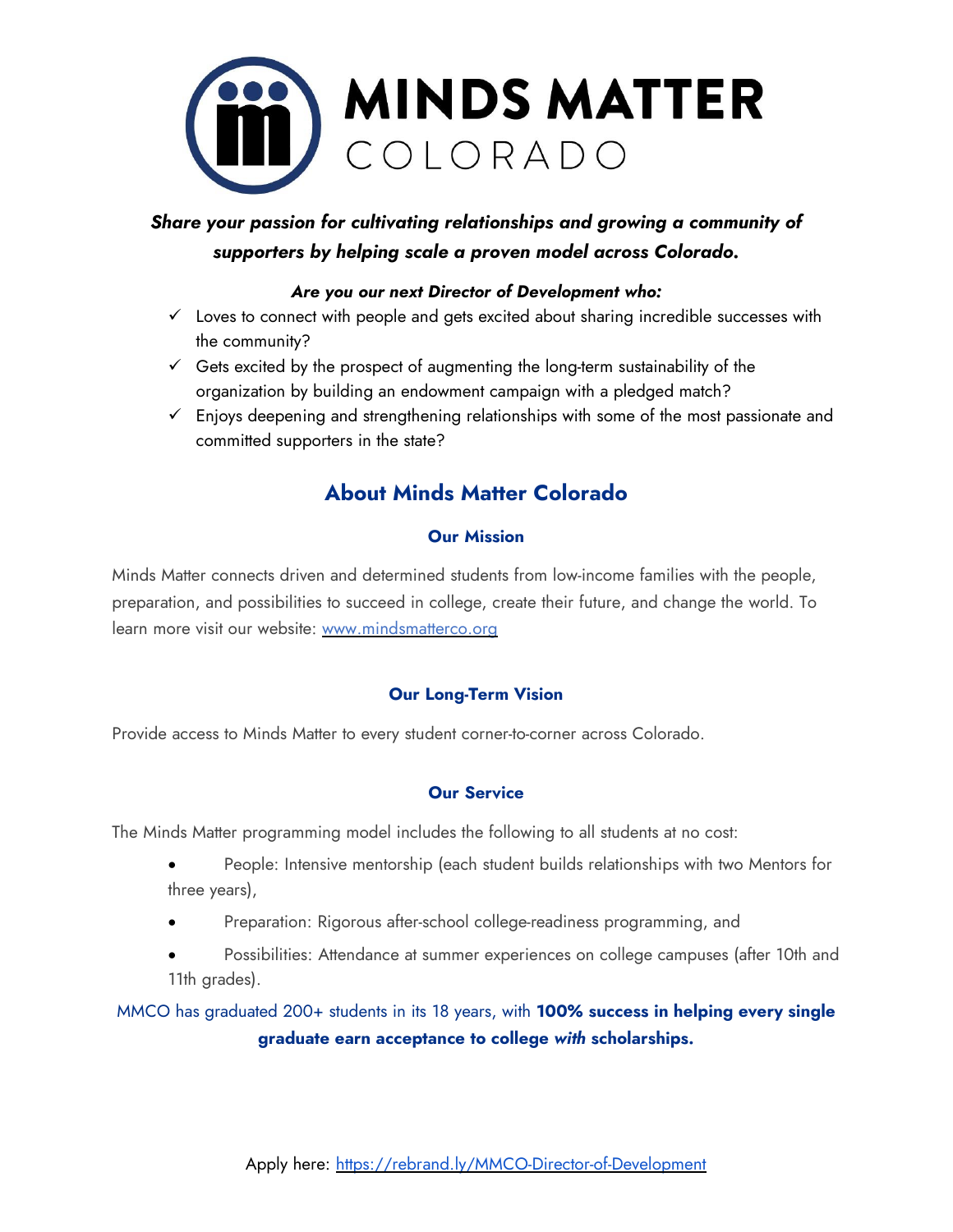# **DIRECTOR OF DEVELOPMENT**

### **ABOUT THE ROLE**

At a time of strategic growth, **The Director of Development** will quickly learn our culture, build upon our track record of fundraising success, and drive strategies to broaden and deepen our supporter base.

Joining an organization with the strongest strategic, programmatic, and financial footing in its history, this position will serve as a key thought partner to the CEO, work alongside a highly engaged Board of Directors and staff, and contribute to making a significant impact on Minds Matter's capacity to work with students corner-to-corner across Colorado. Specifically, the Director of Development will:

### **Design, implement, and lead fundraising strategies that drive growth and sustainability**

+ In partnership with the CEO and Board Development Committee, lead strategies to 1) raise \$1.1M in FY23 and increase revenue to raise \$1.4M in FY24, 2) retain and increase support of existing donors, and 3) diversify revenue across all donor segments, all in service of our 3-year strategic plan towards expansion.

+ Manage and grow a portfolio of foundation, corporate, and individual funders. Take ownership of developing donor-specific strategies, meeting preparation, and follow-up.

+ Design and implement a plan for maximizing a pledged \$500,000 endowment match, driving individual major giving.

+ Launch Legacy Giving campaign to secure legacy giving pledges across all stakeholder groups.

+ Build and leverage relationships with volunteers, engage with volunteers' employers to pursue creative ways to partner.

+ Oversee signature fundraising and donor stewardship events in partnership with CEO, staff and contracted event planner team.

+ Oversee the full range of activities required to prepare, submit, and manage grant proposals by managing and offering direction to contracted grant writer.

+ In collaboration with the CEO and staff, oversee the creation of donor-facing communications. Leverage data, results, and student and volunteer stories in communications.

+ Ensure that all fundraising strategies are developed through a lens that centers and uplifts the voices, backgrounds, and experiences of our students.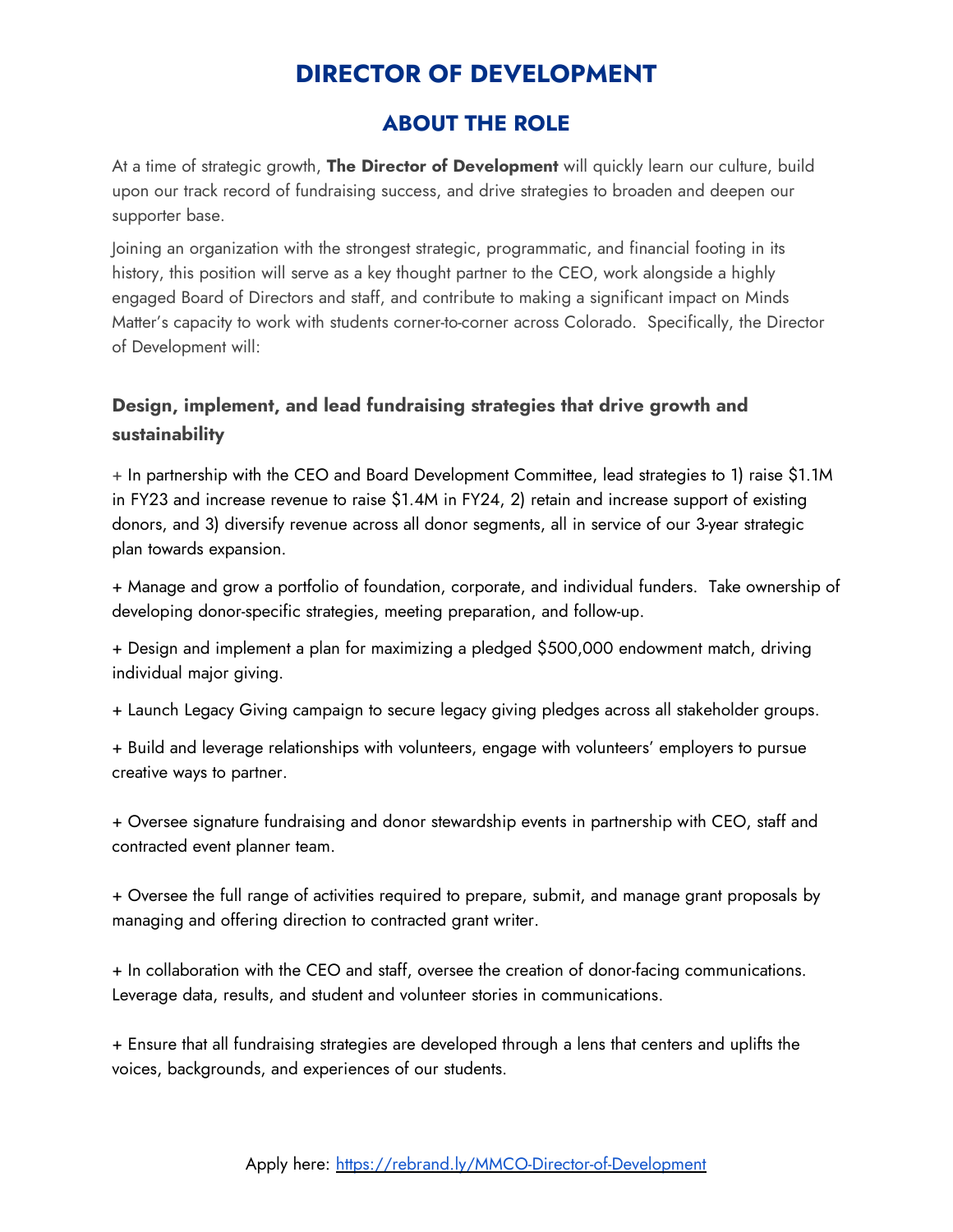### **Serve as a senior leader, collaborative team member, and champion for Minds Matter's mission and values**

+ As a member of the senior management team, contribute to guiding overall organizational strategic direction, decision-making, and goals.

+ Play an active role in engaging in Minds Matter's diversity, equity, and inclusion work, modeling a commitment to active and ongoing learning, understanding one's own identity, power, and privilege, and acknowledging the intersectional identities of students, staff, and volunteers.

# **Competencies & Experience**

You can expect *us* to live up to the [MMCO](file:///C:/Users/Kate%20Brenan/Documents/Staffing/rebrand.ly/MMCOValues) Values. In addition to living up to our Values, we're looking for *you* to be:

### **People-Driven**

- You have high expectations
- You love radical candor and seek feedback to grow
- You're driven to provide best-in-class customer service to our supporters

### **Greenfield**

- You're excited to join a team and confident working independently
- You prefer to work without bureaucracy
- You'll ask questions to understand what stakeholders are looking for in partnerships

### **Entrepreneurial**

- You're a smart, strategic thinker
- You connect dots
- You thrive in a fast-paced environment
- You get stuff done

### **Focused on Learning**

- You never stop learning
- You know the details matter

### **Committed to Anti-Racism**

- You approach fundraising with a deep appreciation for the assets of the community of young people and families we work with
- You guide funders in their own understanding of anti-racist language and approaches to community-based work

**You have 5+ years of experience working in fundraising and development and are energized to bring your ideas and thoughtfulness to Minds Matter Colorado.**